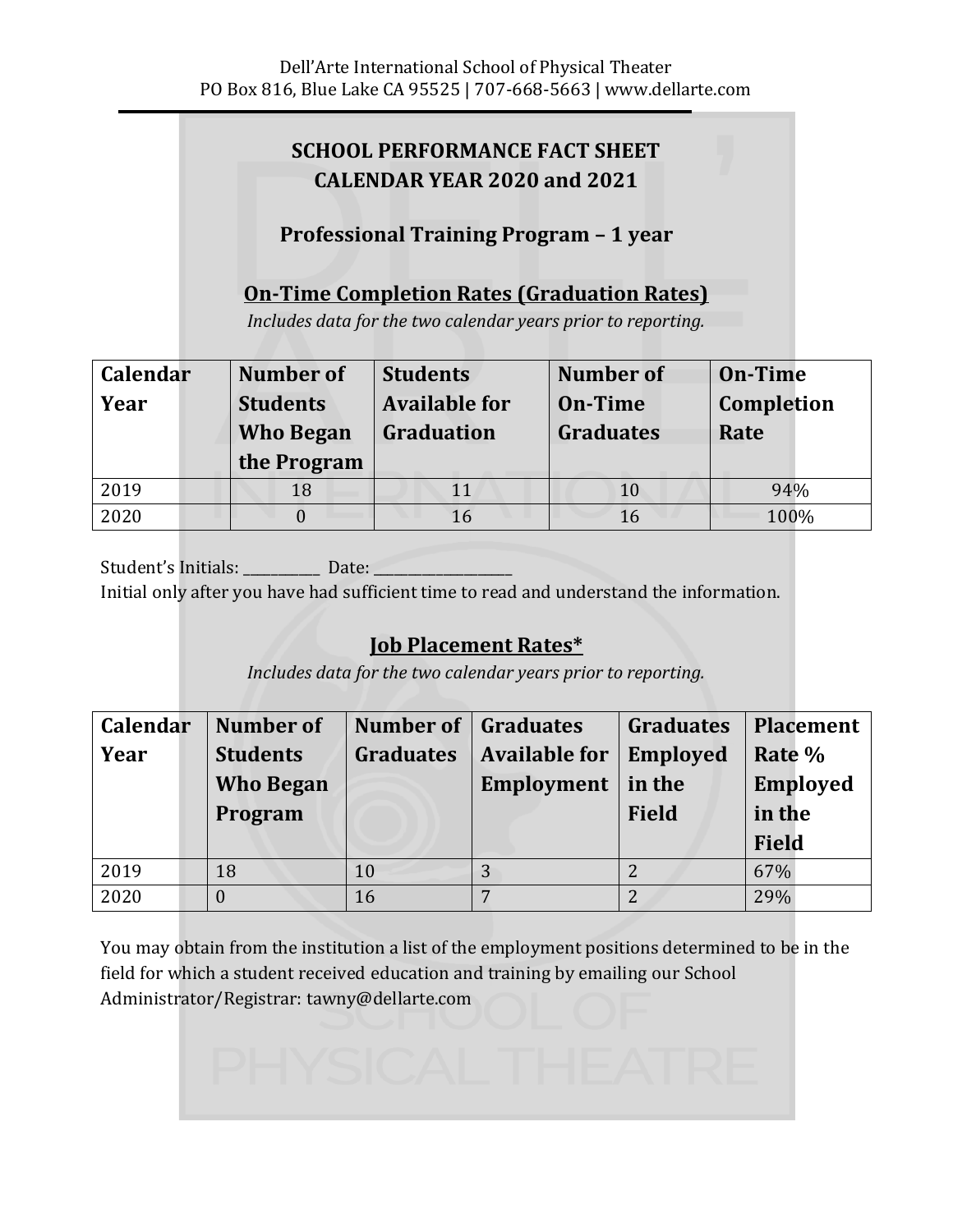### **Gainfully Employed Categories\***

*Includes data for the two calendar years prior to reporting.*

### **Part-Time vs. Full-Time Employment**

| Calendar | <b>Graduates</b>   | <b>Graduates</b>   | <b>Graduates</b> | <b>Total</b>     |
|----------|--------------------|--------------------|------------------|------------------|
| Year     | <b>Employed in</b> | <b>Employed</b> in | <b>Employed</b>  | <b>Graduates</b> |
|          | the Field less     | the Field 20-29    | in the Field     | <b>Employed</b>  |
|          | than 20 Hours      | <b>Hours Per</b>   | <b>30 Hours</b>  | in the Field     |
|          | <b>Per Week</b>    | <b>Week</b>        | <b>Per Week</b>  |                  |
| 2019     |                    |                    |                  |                  |
| 2020     |                    |                    |                  |                  |

### **Single Position vs. Concurrent Aggregated Position**

| <b>Calendar</b> | <b>Graduates</b>       | <b>Graduates Employed</b>   | <b>Total Graduates</b> |  |
|-----------------|------------------------|-----------------------------|------------------------|--|
| Year            | <b>Employed in</b>     | in the in Concurrent        | <b>Employed in the</b> |  |
|                 | the Field in a         | <b>Aggregated Positions</b> | <b>Field</b>           |  |
|                 | <b>Single Position</b> |                             |                        |  |
| 2019            |                        |                             |                        |  |
| 2020            |                        |                             |                        |  |

# **Self-Employed/Freelance Positions**

| Calendar | <b>Graduates Employed</b> | <b>Graduates Employed in</b>  | <b>Total</b>       |
|----------|---------------------------|-------------------------------|--------------------|
| Year     | who are Self-             | <b>Concurrent Aggregated</b>  | <b>Graduates</b>   |
|          | <b>Employed or</b>        | <b>Positions and Consider</b> | <b>Employed</b> in |
|          | <b>Working Freelance</b>  | <b>Themselves Freelance</b>   | the Field          |
|          |                           | for Some, but not All         |                    |
|          |                           | Positions.                    |                    |
| 2019     | 0                         |                               | $\overline{2}$     |
| 2020     |                           |                               | າ                  |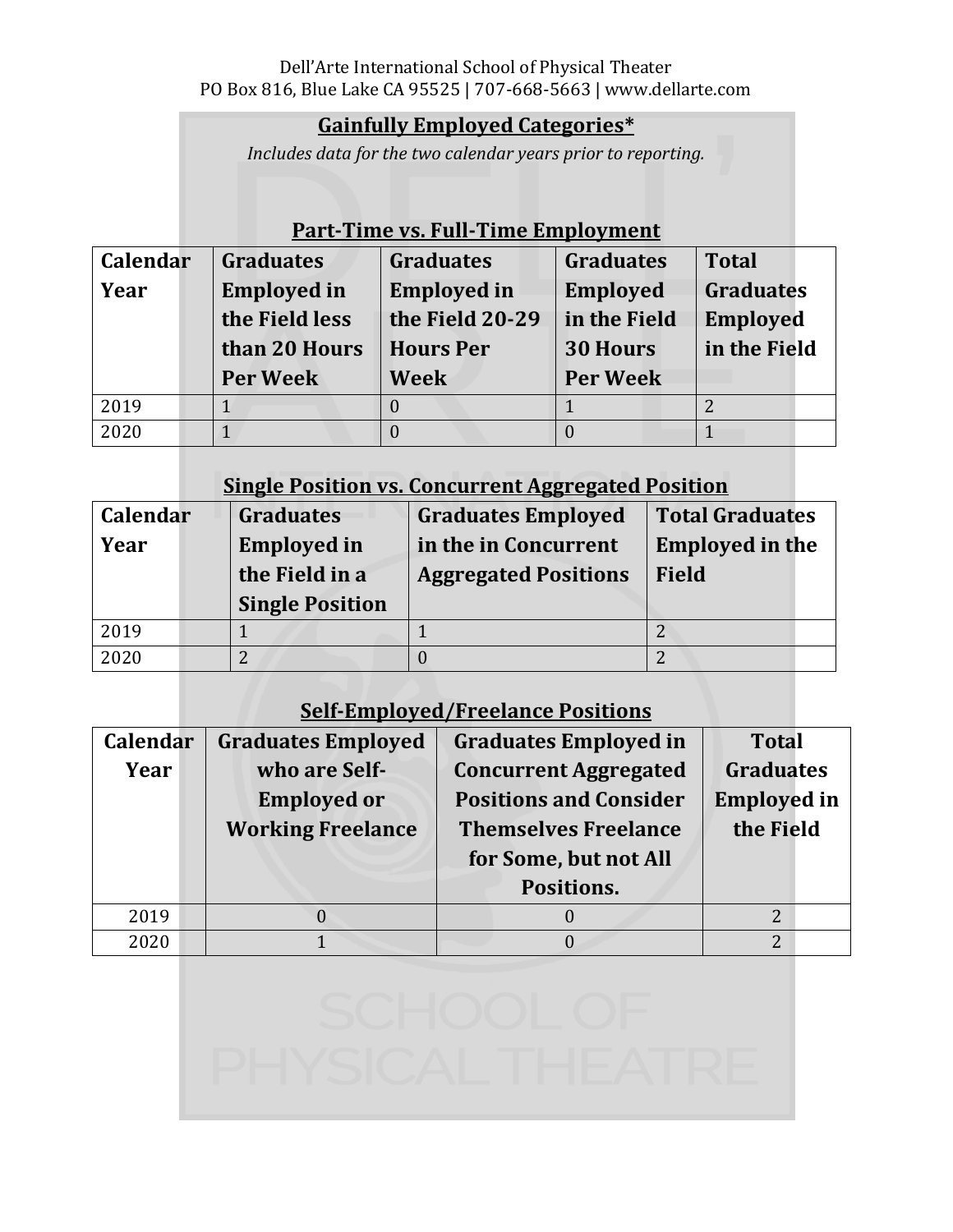#### Dell'Arte International School of Physical Theater PO Box 816, Blue Lake CA 95525 | 707-668-5663 | www.dellarte.com

|                        | <b>Institutional Employment</b> |                        |  |  |  |  |
|------------------------|---------------------------------|------------------------|--|--|--|--|
| <b>Calendar Year</b>   | <b>Graduates Employed</b>       | <b>Total Graduates</b> |  |  |  |  |
|                        | in the Field who are            | <b>Employed in the</b> |  |  |  |  |
| <b>Employed by the</b> |                                 | <b>Field</b>           |  |  |  |  |
|                        | <b>Institution</b>              |                        |  |  |  |  |
| 2019                   |                                 |                        |  |  |  |  |
| 2020                   |                                 |                        |  |  |  |  |

Sdenǯ Iniialǣ ̴̴̴̴̴̴̴̴̴̴ Daeǣ \_\_\_\_\_\_\_\_\_\_\_\_\_\_\_\_\_\_\_ Initial only after you have had sufficient time to read and understand the information.

This program may result in freelance or self-employment.

- The work available to graduates of this program is usually for freelance or self employment.
- This type of work may not be consistent
- The period of employment can range from one day to weeks to several months
- Hours worked in a day or week may be more or less than the traditional 8 hour work day or 40 hour work week
- You can expect to spend unpaid time expanding your networks, advertising, promoting your services, or honing your skills.
- Once graduates begin to work freelance or are self-employed, they will be asked to provide documentation that they are employed as such so that they may be counted as paced for our job placement records.
- Students initial this discloser understand that either a majority of all of this school's graduates are employed in this manner and understand what comprises this work style.

Sdenǯ Iniialǣ ̴̴̴̴̴̴̴̴̴\_ Date: \_\_\_\_\_\_\_\_\_\_\_\_\_\_\_\_\_\_\_ Initial only after you have had sufficient time to read and understand the information.

# **License Examination Passage Rates**

*Includes data for the two calendar years prior to reporting.*

The skills taught by DELL'ARTE INTERNATIONAL do not have associated with them any licensing exams. Therefore students who graduate from this program do not take licensing exams after graduation.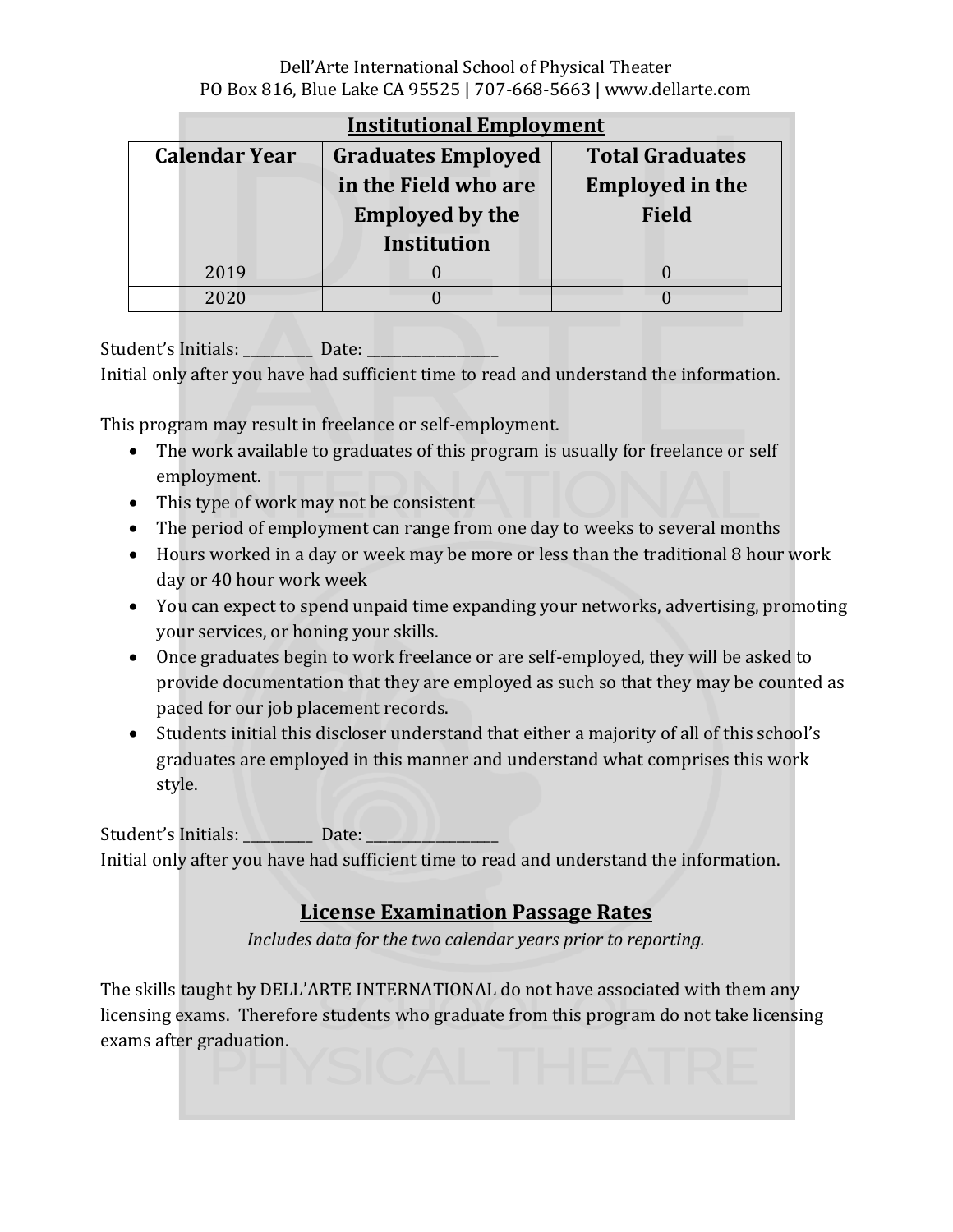| Calendar | <b>Number of</b> | <b>Number of   Number</b> |                   | <b>Number</b>    | <b>Passage</b> |
|----------|------------------|---------------------------|-------------------|------------------|----------------|
| Year     | <b>Graduates</b> | <b>Graduates</b>          | <b>Who Passed</b> | Who              | Rate           |
|          | in Calendar      | <b>Taking</b>             | First             | <b>Failed</b>    |                |
|          | Year             | <b>Exam</b>               | <b>Available</b>  | <b>First</b>     |                |
|          |                  |                           | Exam              | <b>Available</b> |                |
|          |                  |                           |                   | <b>Exam</b>      |                |
| 2019     |                  |                           |                   |                  |                |
| 2020     |                  |                           |                   |                  |                |

Licensure examination passage data is not available from the state agency administering the examination. We are unable to collect data from  $\#$  graduates.

Student's Initials: Date: Initial only after you have had sufficient time to read and understand the information.

## **Salary and Wage Information\***

*Includes data for the two calendar years prior to reporting.*

#### **Annual salary and wages reported for graduates employed in the field.**

| <b>Calendar</b><br>  Year | <b>Graduates</b><br><b>Available for Employed</b><br>Employment   in Field | Graduates $\vert 0 - \vert$ | 5,000 | 10,000 15,000 | $5,001 - 10,001 - 15,001 -$ | 20,000 |
|---------------------------|----------------------------------------------------------------------------|-----------------------------|-------|---------------|-----------------------------|--------|
| 2019                      |                                                                            |                             |       |               |                             |        |
| 2020                      |                                                                            |                             |       |               |                             |        |

| <b>Calendar</b><br>Year | <b>Graduates</b><br><b>Available for</b><br>Employment | <b>Graduates</b><br><b>Employed</b><br>in Field | $15,001 -$<br>25,000 | $25,001 -$<br>30,000 | $30,001 -$<br>35,000 |
|-------------------------|--------------------------------------------------------|-------------------------------------------------|----------------------|----------------------|----------------------|
| 2019                    | . )                                                    |                                                 |                      |                      |                      |
| 2020                    |                                                        |                                                 |                      |                      |                      |
|                         |                                                        |                                                 |                      |                      |                      |

| Calendar   Graduates | $\vert$ Graduates $\vert$ 35,001- | $ 40,001 -$ | $ 45,001 -$ |
|----------------------|-----------------------------------|-------------|-------------|
|                      |                                   |             |             |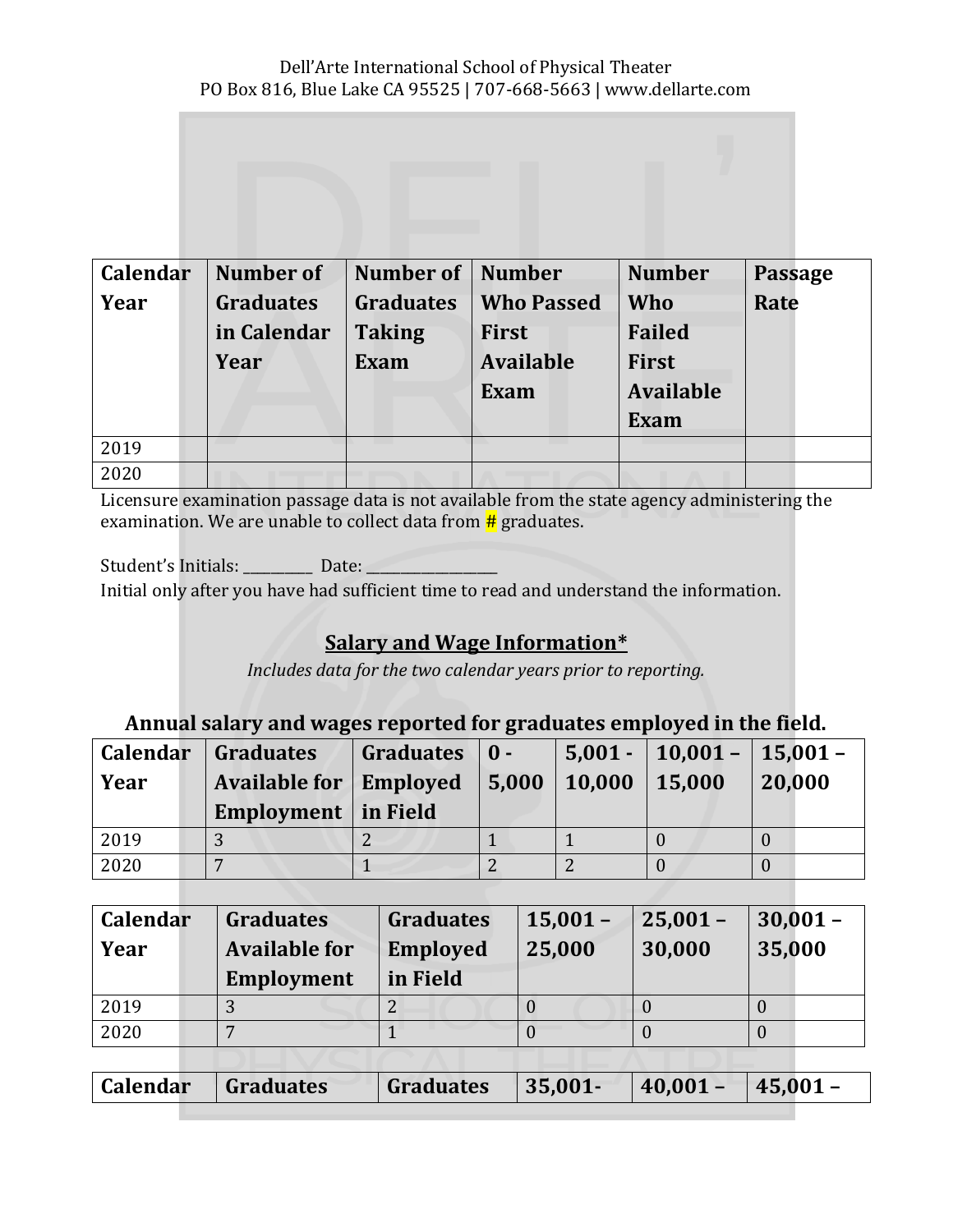Dell'Arte International School of Physical Theater PO Box 816, Blue Lake CA 95525 | 707-668-5663 | www.dellarte.com

| Year | <b>Available for</b><br>Employment | <b>Employed</b><br>in Field | 40,000 | 45,000 | 50,000 |
|------|------------------------------------|-----------------------------|--------|--------|--------|
| 2019 |                                    |                             |        |        |        |
| 2020 |                                    |                             |        |        |        |

| Calendar | <b>Graduates</b>     | <b>Graduates</b> | $50,001 -$ | $55,001 -$   | $65,001 -$ |
|----------|----------------------|------------------|------------|--------------|------------|
| Year     | <b>Available for</b> | <b>Employed</b>  | 55,000     | 60,000       | 70,000     |
|          | <b>Employment</b>    | in Field         |            |              |            |
| 2019     |                      |                  |            | $\mathbf{U}$ | 0          |
| 2020     |                      |                  |            | 0            | 0          |
| Calendar | <b>Graduates</b>     | <b>Graduates</b> | $70,001 -$ | 75,001-      | 80,001-    |
| Year     | <b>Available for</b> | <b>Employed</b>  | 75,000     | 80,000       | 85,000     |
|          | <b>Employment</b>    | in Field         |            |              |            |

A list of sources used to substantiate salary disclosures is available from the school by contacting the School Administrator/Registrar at: andrew@dellarte.com

| <b>Calendar</b><br>Year | e for<br>Emp. | <b>Availabl</b> Graduates<br><b>Employed</b><br>in Field | $85,001 -$<br>90,000 | $90,001 -$<br>95,000 | <b>Over 100,000</b> |
|-------------------------|---------------|----------------------------------------------------------|----------------------|----------------------|---------------------|
| 2019                    |               |                                                          |                      |                      |                     |
| 2020                    |               |                                                          |                      |                      |                     |

Student's Initials: \_\_\_\_\_\_\_\_\_ Date: \_\_\_\_\_\_

Initial only after you have had sufficient time to read and understand the information.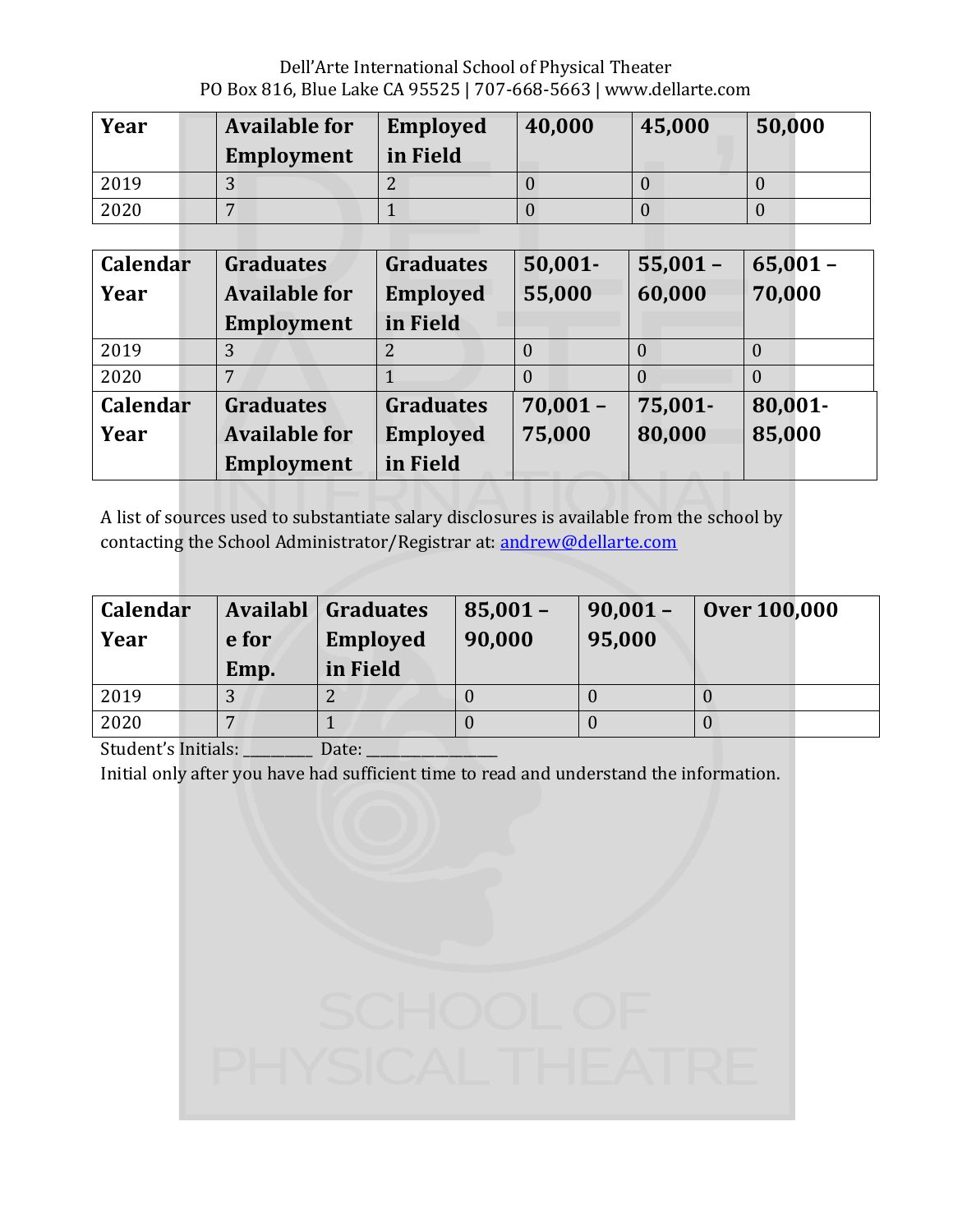### **Cost of Educational Program**

Total charges for the program for students completing on-time in 2019-2020: \$13,400.00

Student's Initials: Date: Initial only after you have had sufficient time to read and understand the information.

# **Federal Student Loan Debt**

| Most recent three year      | The percentage of     | The average amount of | The percentage of    |
|-----------------------------|-----------------------|-----------------------|----------------------|
| cohort default rate, as     | enrolled students in  | student load debt for | graduates 2019-2020  |
| reported by the United      | 2019-2020 receiving   | 2019-2020 graduates   | who took out federal |
| <b>States Department of</b> | federal student loans | who took out federal  | student loans to pay |
| Education <sup>1</sup>      | to pay for this       | student loans at this | for this program.    |
|                             | program.              | institution           |                      |
| 5.7                         | 55%                   | \$9,402               | 55%                  |

Student's Initials: Date: Initial only after you have had sufficient time to read and understand the information.

<sup>1</sup> The percentage of students who defaulted on their federal student loans is called the Cohort Default Rate (CDR). It shows the percentage of this school's students who were more than 270 days (9 months) behind on their federal student loans within three years of when the first payment was due. This is the most recent CDR reported by the U.S. Department of Education.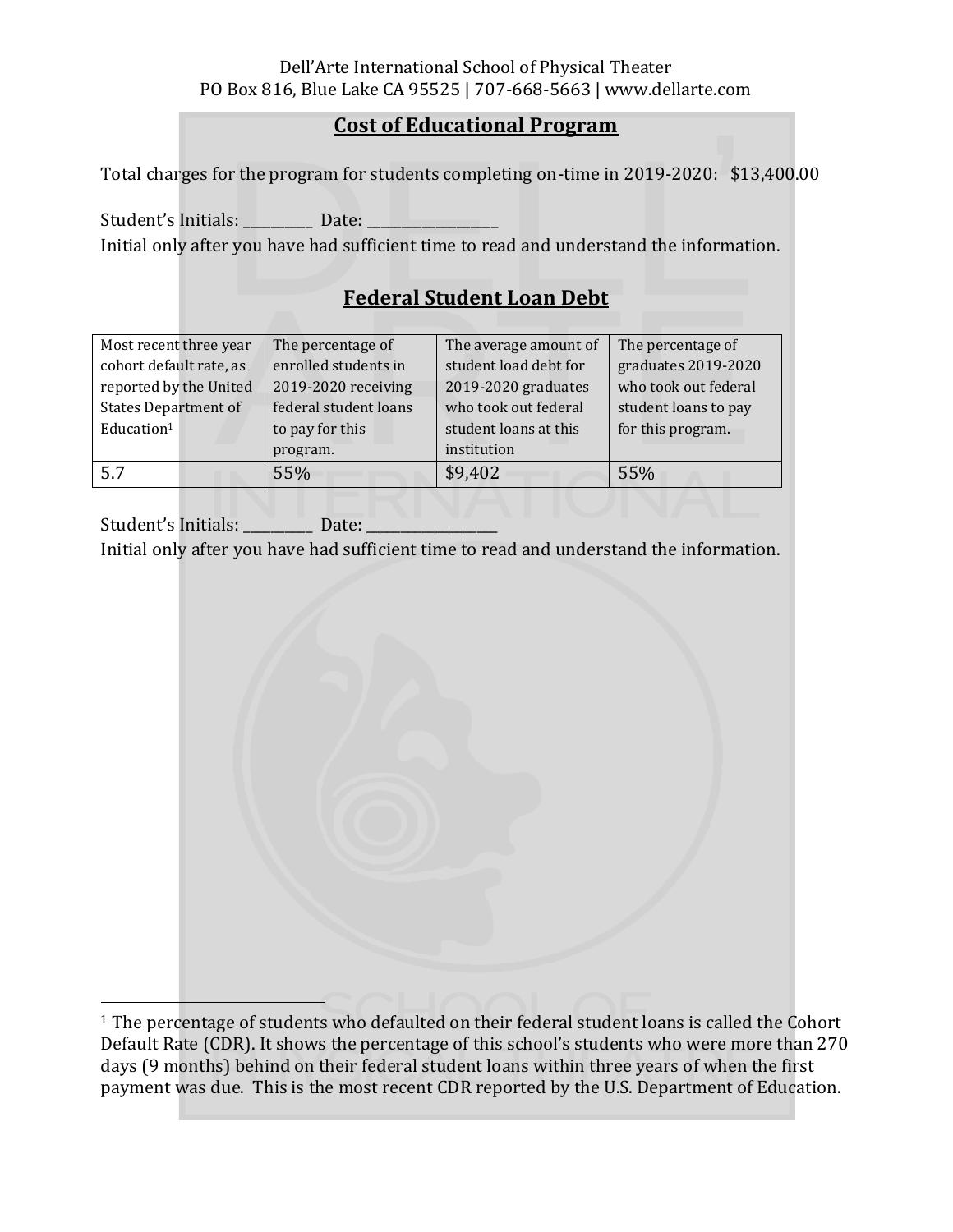#### Dell'Arte International School of Physical Theater PO Box 816, Blue Lake CA 95525 | 707-668-5663 | www.dellarte.com

This fact sheet is filed with the Bureau for Private Postsecondary Education. Regardless of any information you may have relating to completion rates, placement rates, starting salaries, or license exam passage rates, this fact sheet contains the information as calculated pursuant to state law.

Any questions a student may have regarding this fact sheet that have not been satisfactorily answered by the institution may be directed to the Bureau for Private Postsecondary Education at 2535 Capitol Oaks Drive, Suite 400, Sacramento, CA 95833, www.bppe.ca.gov, toll-free telephone number (888) 370-7589 or by fax (916) 263-1897.

| Date |
|------|
| Date |
|      |

# **School Performance Fact Sheet: Definitions**

"Number of Students Who Began the Program" means the number of students who began a program who were scheduled to complete the program within 100% of the published program length within the reporting calendar year and excludes all students who cancelled during the cancellation period.

"Students Available for Graduation" is the number of students who began the program minus the number of students who have died, been incarcerated, or been called to active military duty.

"Number of On-time Graduates" is the number of students who completed the program within 100% of the published program length within the reporting calendar year.

"On-time Completion Rate" is the number of on-time graduates divided by the number of students available for graduation.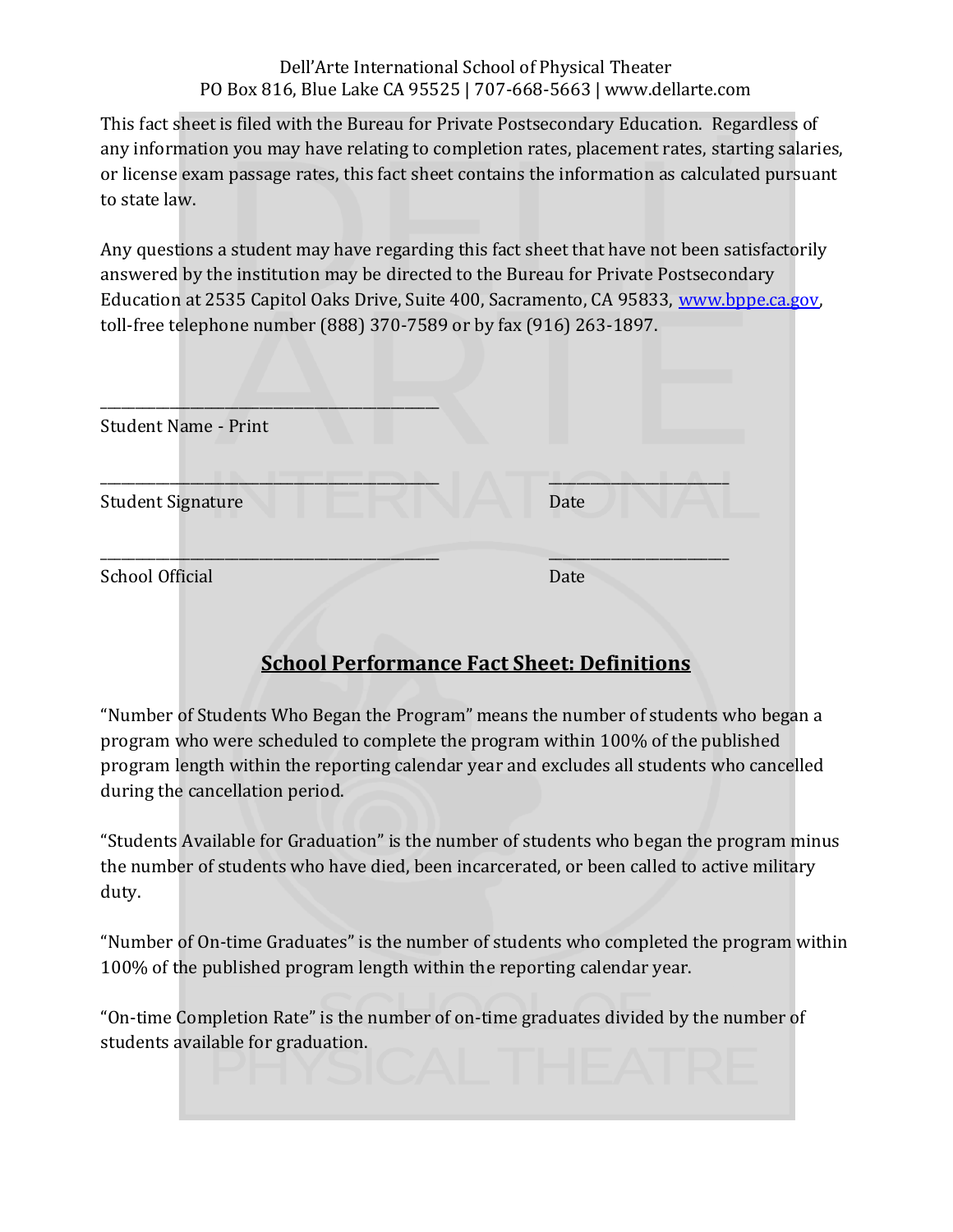#### Dell'Arte International School of Physical Theater PO Box 816, Blue Lake CA 95525 | 707-668-5663 | www.dellarte.com

"150% Graduates" is the number of students who completed the program within 150% of the program length (includes on-time graduates).

"150% Completion Rate" is the number of students who completed the program in the reported calendar year within 150% of the published program length, including on-time graduates, divided by the number of students available for graduation.

"Graduates Available for Employment" means the number of graduates minus the number of graduates unavailable for employment.

"Graduates Unavailable for Employment" means the graduates who, after graduation, die, become incarcerated, are called to active military duty, are international students that leave the United States or do not have a visa allowing employment in the United States, or are continuing their education in an accredited or bureau-approved postsecondary institution.

"Graduates Employed in the Field" means graduates who beginning within six months after a student completes the applicable educational program are gainfully employed, whose employment has been reported, and for whom the institution has documented verification of employment. For occupations for which the state requires passing an examination, the six months period begins after the announcement of the examination results for the first examination available after a student completes an applicable educational program.

"Placement Rate Employed in the Field" is calculated by dividing the number of graduates gainfully employed in the field by the number of graduates available for employment.

"Number of Graduates Taking Exam" is the number of graduates who took the first available exam in the reported calendar year.

"First Available Exam Date" is the date for the first available exam after a student completed a program.

"Passage Rate" is calculated by dividing the number of graduates who passed the exam by the number of graduates who took the reported licensing exam.

"Number Who Passed First Available Exam" is the number of graduates who took and passed the first available licensing exam after completing the program.

"Salary" is as reported by graduate or graduate's employer.